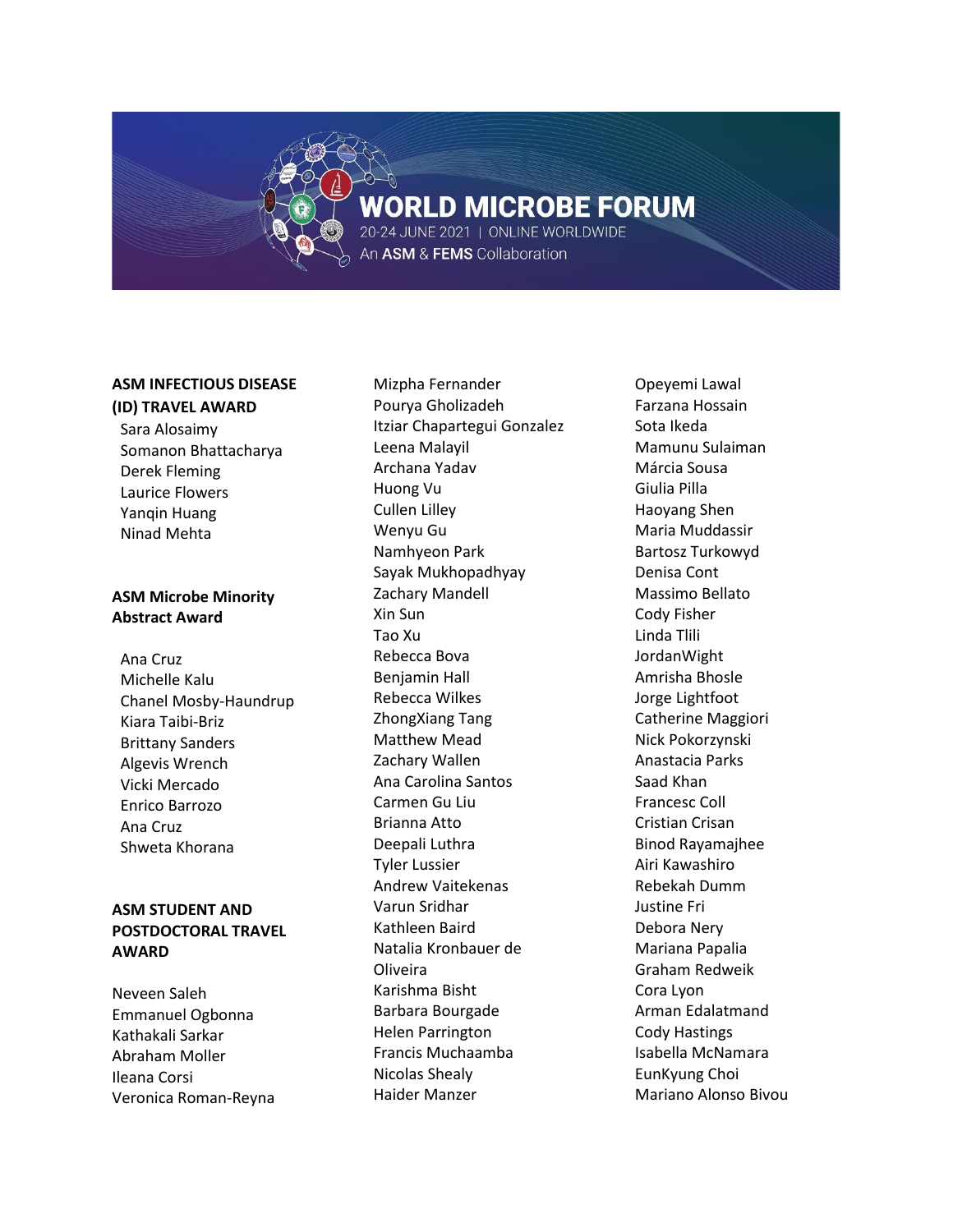Rita Oliveira Natália Granato Audra Fullen

# **BILL & MELINDA GATES FOUNDATION TRAVEL AWARD FOR SCIENTISTS FROM LOW AND LOW-MIDDLE INCOME COUNTRIES**

Mohammad Rabbi Ude Ude Sucharitha Mohanvel Babatunde Odetoyin Sucharitha Mohanvel Ziad Darod Edna Hounsa Kazeem Sholotan Phénix Assogba Ekene Okolo David Zakari Oluwabukola Popoola Felix Nzamwita Samuel Uzondu Samiyah Tasleem Avemaria Obasi Sunday Omeike Ammar Yasir Shiv Sah Chimaobi Nnabuchi Sherly Antony Neelam Mujaddidi Moges Wondimagegn Yuliana Babina Ofonime Ogba Biruk Birhanu Priyatam Khadka Moges Wondimagegn Garima Arya Wadzani Palnam Hussaini Majiya Ramesh Kothari Rachael Osagie Sakeenah Hussain Naqvi Aziz-Ur-Rahman Niazi Maysa Barbosa

Laila Chaoui Chinyere Ezeanya-Bakpa Ayoyinka Olojede Sinosh Skariyachan Sinosh Skariyachan Luria Leslie Njoungang Yontchoung Sherly Antony Ayushman Dobhal Elmer Ametefe Shalini Upadhyay Omnia Omer Elmer Ametefe Ibrahim Mohammed Hussaini Christiana Jesumirhewe Adeyemi Akinkunmi Abu Mosaddek Muhammad Qamar Saika Farook Shakira Chimberenga Poonam Naik Leena Sapra Deepinder Kaur Himani Gandhi Adedayo Adediran-Oyedele Peer Shah Yulian Konechnyi Yulian Konechnyi Shaista Nosheen Masarra Sakr Afroza Parvin Yousra El-Maradny Yemisi Ayantunji Muhammad Zargaham Karimat Aliyu Barry Nkemontoh Deepak Shaw Ruchi Singh Salony Verma Smriti Gaur Mahmoud Youssif Nutan Kaushik Anamika Yadav Cynthia Adinortey Muhammad Qamar Catherine Oluwakemi Esuola Saffiatou Darboe

Mohammad Mahbubur Rahman M. Nazmul Hoque Md Uddin Peer Shah Hani Moubasher Wajira Balasooriya Madhurima Chakraborty Richard Omole Sucharit Neogi Lubem Agbendeh Vincent Chigor Oluwafemi Daramola Abida Rafique Falodun Israel Bassey Agbo Sukrampal Yadav Nawal Ahmed Kaunda Yamba Modhusudon Shaha Abayomi Baruwa Jaishree Gandhi Nana Seugnou Dylan Ayaz Ahmed NAYAB RAZA Jahanara Joty Tolulope Adeleye Nadjia Benhamed Iram Awan Iram Awan David Bukbuk Amina Ahmed El-Imam Emoleila Itoandon Muhammad Yasir Dr Abhishek Jain Kinza Khan Wasim Sajjad Monika Jangir Manoj Kumawat Santona Khatun Md Islam Oyeniyi Bejide Shamsaldeen Saeed Joy Saidu Fokoya Soji Suresh Jaiswal ojo abidemi Seun Adebajo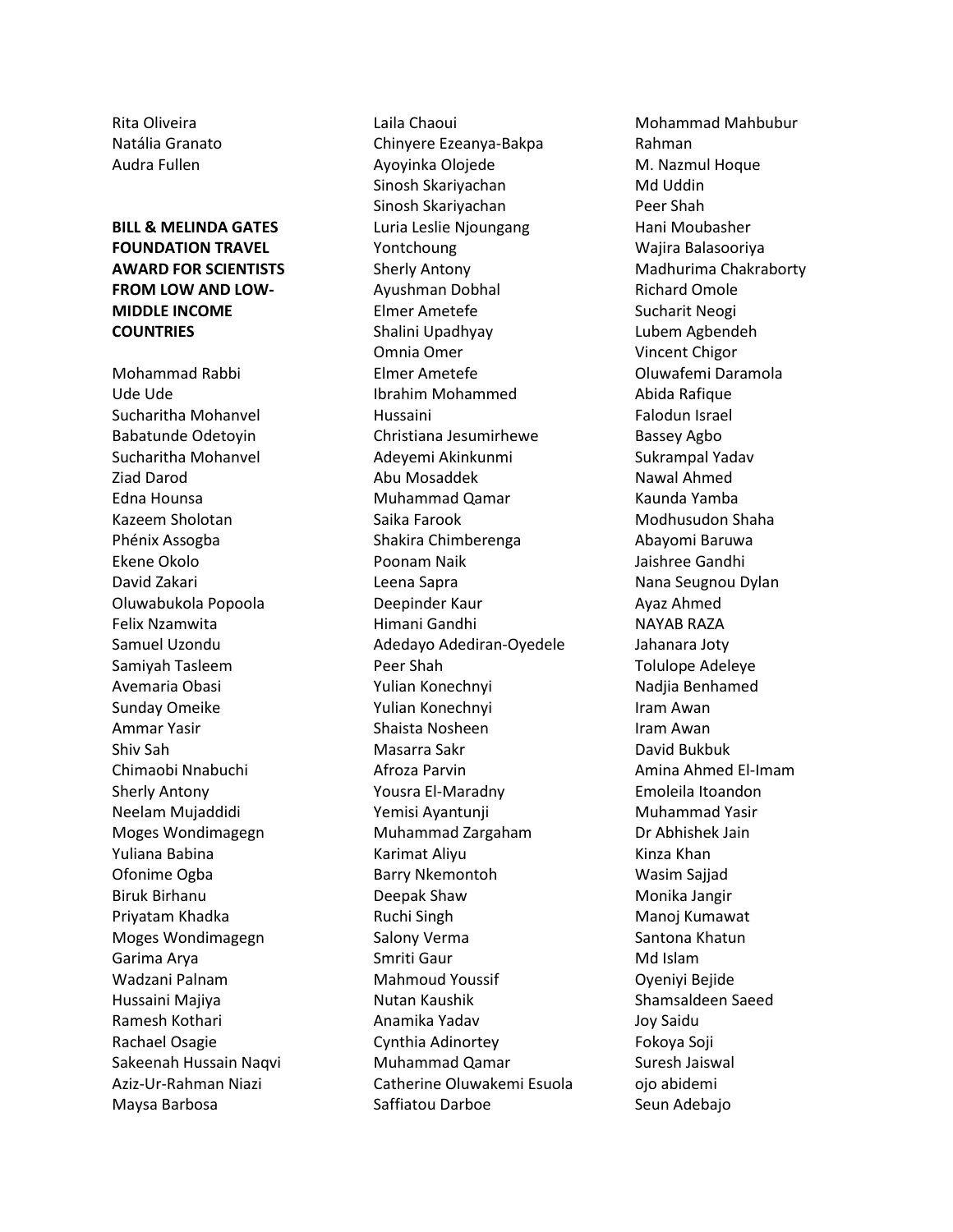Tahir Hussain Mansi Verma Osman Dufailu Surayya Salim Chioma Ehis -Eriakha Temitope Agboola Ahmed Altahir Ahmed Osman Rajaguru A Amma Larbi Amir Khan Saeed Khan Obed Amponsah SHUBHAM DUBEY Ramla Ghafoor Amina Ahmed El -Imam Dishon Muloi Farid Wega Farhan Anwar Khan Pius Okiki Otokunefor Kome Sobia Akbani Berhanu Shewakena Kayode Adeyemi Rukayya Bello Aman Ullah Nimra Siddiqui Akin Ogunleye Theodore Mbata Michael Bayode Araromi Olawale Philippe Sessou Muhammad Rashid Paltu Dhal Bamidele Ijigbade Ganesh Sahoo Theodore Mbata Oladunni Aina Adil Kalam Opeyemi Fatunla Hylemariam Mengist Ayman Elshayeb Raj Kumar Sardar Felicia Adesina Anitha Prakash Rao Bekele Kebede Mulugeta Kiros Veronica Nyoyoko

Adebowale Adebiyi Philippe Sessou Radhika Dhekane Makhtar Camara Muhammad Majeed Muhammad Imran Khan Nazia Khatoon Dilfuza Jabborova Rina Das Ifeanyi Mba Md. Hasan Qaiser Khan Mohammad Mahbubur Rahman Ahmed Altahir Ahmed Osman Nguyen Luan Alloysius Ogodo Mohammad Islam Nguyen Luan Muhammad Maqsud Hossain M. Nazmul Hoque Firdoos Gogry Amanullah Amanullah Imran Ahmad Jayani Wewalwela K Ramya Devi Muhammad Waseem Abhishek Keer Marina Nabil Olayinka Osuolale Sidra Anum

#### **CARLYN HALDE LATIN AMERICAN STUDENT TRAVEL AWARD**

Níura Madalena Bila

# **Division M: Gisela Mosig Award**

Joshua Kirsch

**DivisionM: Intralytix Phage Therapy Award** Alita Burmeister

**Divison M: Center for Phage Technology Award** Phil Huss

### **FEMS CONGRESS ATTENDANCE GRANTS**

Ajayi Kehinde Tim Van Den Bossche Thaysa Tagliaferri Pranitha Pandit Yoshimitsu Masuda Marta Valenti Angela Sellers Elba del Val Oriza Julia Maria Coronas -Serna Oznur Caliskan -Aydogan Inés Arana Sara López Montesino Elena Jiménez -Gutiérrez Gema González -Rubio Tiago Pita Ella Hetherington Kin -Ming Tsui A.K.M.Shafiul Kadir Daria Evsyutina Elena Awwad Teresa Trujillo Soto Doina Solís Fernanda Cornejo -Granados Marcelo Pillonetto Rachel Bleich Mirna Vázquez Rosas Landa Shanaliz Natta Qianwei Li Jessica Song Erin Dalder -Alpher Simon Peter Dom Álvaro Chiner -Oms Kiran Krishna Rémi Le Guern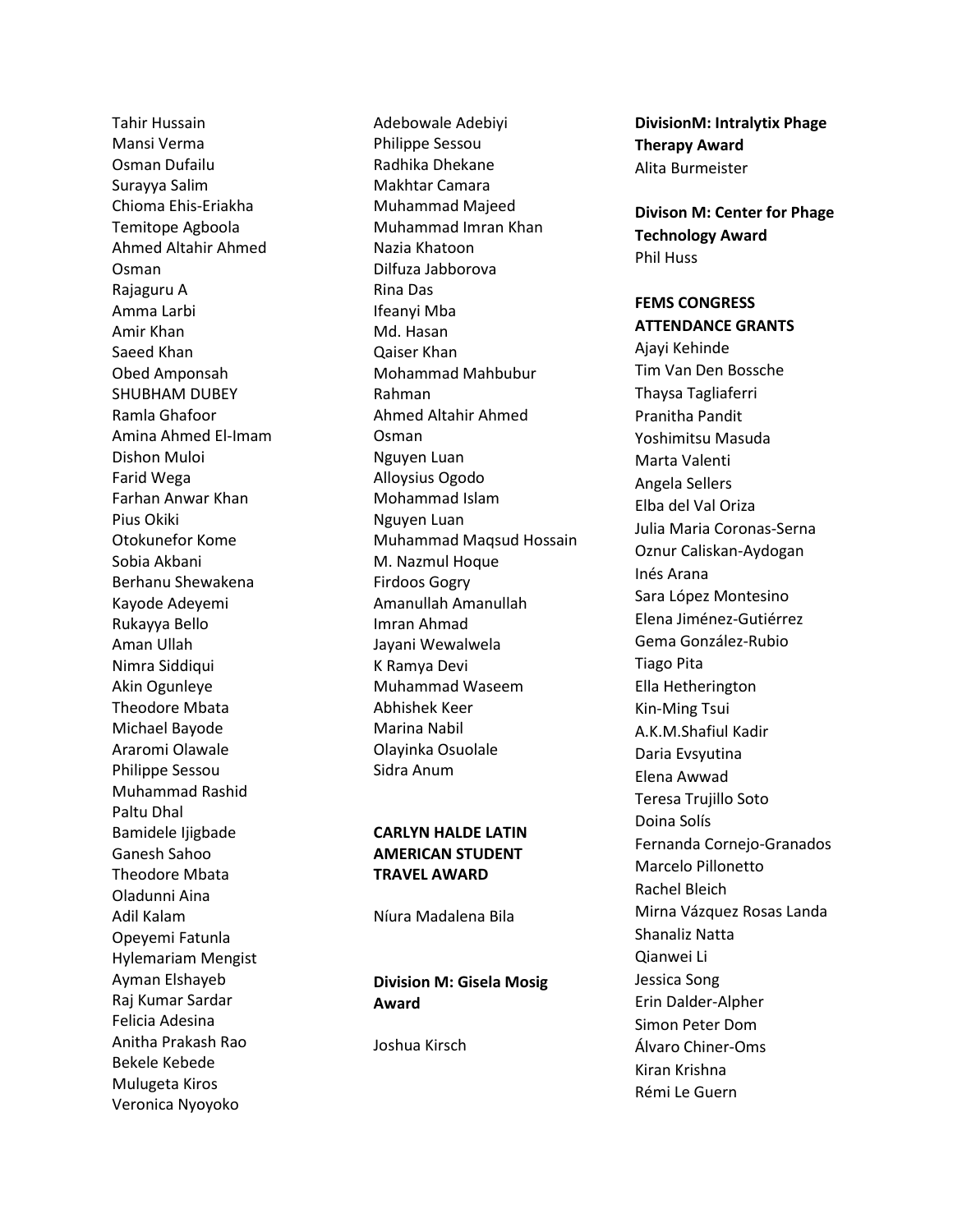Liam Brierley Camryn Pajon Siu Fung Ho Laura Veschetti David Robert Caitlin Sande Dominic O'Neil Jotham Suez Sophie Bridwell Sarah Wolfson Heather Tate Cassidy Prince Henry Scheffer Paul Rhodes Anna Simonsen Jessica Ross Rahgavi Anand-Poopalarajah Anni Zhang Yixi Chen Ali Goudarztalejerdi Ali Goudarztalejerdi Ashish Kothari Ran Li Khaled Gazi Saghar Shahbazi Lesley Hoyles Vincent Chiang Hanne Winther-Larsen Stephany Flores Ramos Visnu Pritom Chowdhury Romário de Sales Paulie Dang Andrey Karlyshev Mo Kaze Aleksandr Arzamasov Yu Zhang Rob Van Houdt Frederik Deroose Tania Henríquez Daniel Schator Anthony Martini Clifford Swanson Clifford Swanson Eva Moya-Gonzálvez

Erin Antoshak Tyree Wilson Judith Álvarez Otero Charlie Cianciolo Yabing Li Charles Lindsey Darryl Wesener Yusuf Wada Eva Cunha Junyan Chen Amy Reese Hanan Albataineh Hanan Albataineh Phan Trang Theodor Sperlea Veronique Demers-Mathieu Marilou Pagonendji Paulo Fernandes Portia Mira Essy Mozaffari Anne Caroline Mascarenhas dos Santos VICTOR KOUASSI Alicia Romano' Urska Zajc Zubayda AbdulAziz Okechukwu Onianwa Clara Lambert Monica Vargas Montes Yidan Zhang Julie Green Teresa Gil Aleksandra Szczuka Benito Gómez-Silva Feijie Li Mai Beauclaire Basirat Olorunlambe Rakesh Sikdar Ana Botelho Denver Niles Gabriela Bravo-Ruiseco Hwee Sze Tee AMAKA OBIANOM Hung-Hsin Huang

Anja Aardal Violeta Valcheva Hatice Kirtil I-Chen Li Chounna Tchinda Noemy Shamsunnahar Mukta Patricia Kerner Sonali Das Milad Rasouli Ruksana Raihan Qingjun Wei Anna Mueller Evangelos Mourkas Miguel de Celis Elena Tyumina Mariia Pavlovska Lucia Gandarias Nuno Melo Ankit Hinsu Ievgeniia Prekrasna Tamara Pavlovic Susana Costa Diego Roldán Maria Helena Rigatto Paulina Sepulveda-Garcia Youngsun Shin Aileen Geers Munavvara Dzhuraeva Katarina Simunovic Ana Gonçalves Anastasiia Kosolapova Ghislain Ntignonawoe Marco Vega Carmélia Lobo Ana Fernández Bravo Letizia Maestroni Yu Miao Aline Amorim Carlos Espinosa Vinals Kübra Erkan Türkmen Mathias Bonal Hang Dinh Rotem Sela Adeyinka Odebode